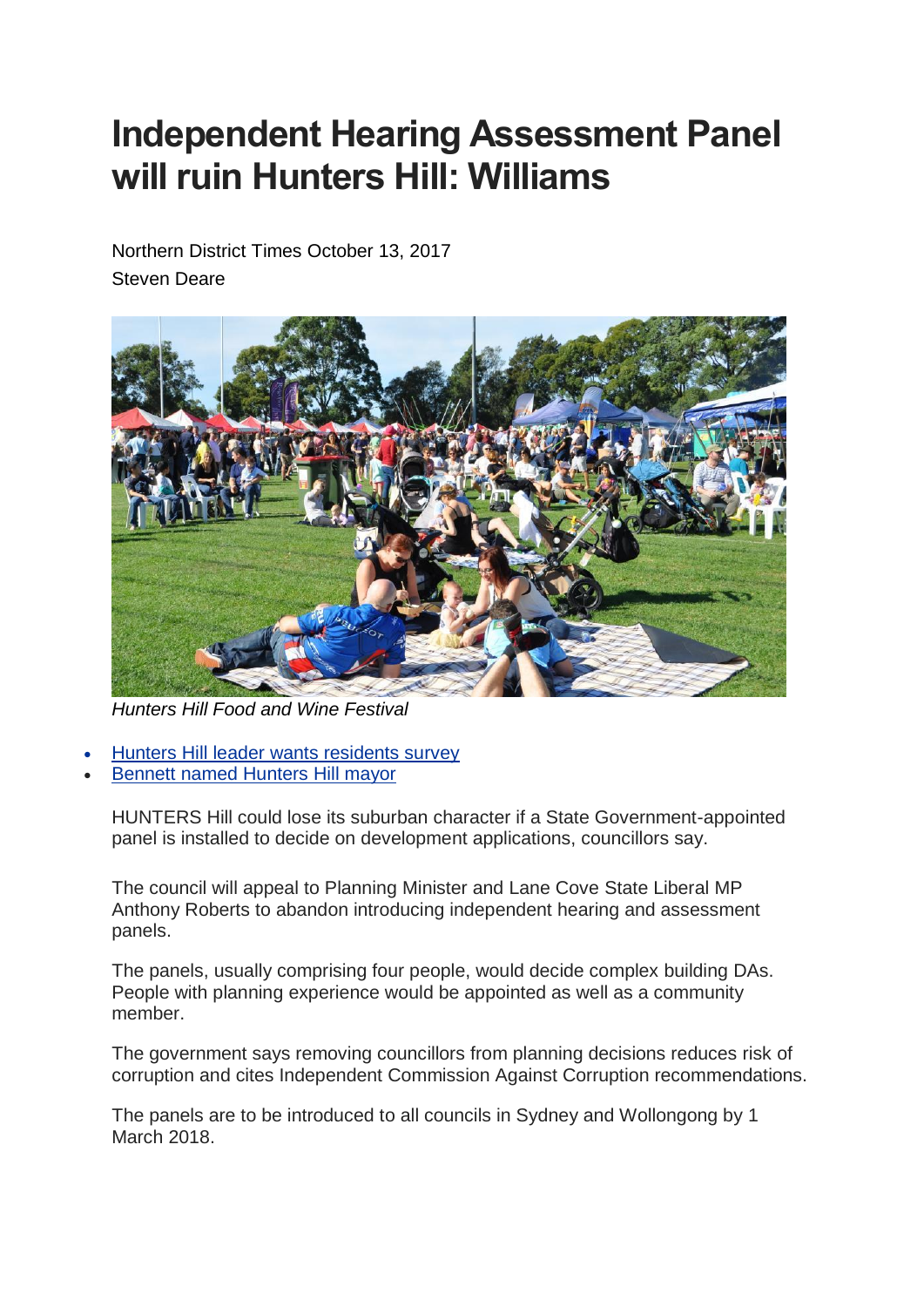Yet Deputy Mayor Ross Williams said the panels carried a threat as significant as the government's recent council amalgamation agenda.



*Ross Williams. Picture: AAP/Danny Aarons*

He said residents would lose their voice on what type of buildings went up if councillors were replaced.

Cr Williams successfully moved at a meeting on Monday night that the council appeal to Mr Roberts.

Hunters Hill will put its concerns to Mr Roberts and support the Local Government Association of NSW's calls to revoke the panels.

However, the resolution included measures to prepare for the panel requested by staff.

They will determine criteria for the panel's community member, a code of conduct, an education campaign for residents and ask the government to financially assist introducing the system.

Mayor Mark Bennett and councillors Elizabeth Krassoi, Justine McLaughlin and Jim Sanderson voted for the motion. Liberal councillors Ben Collins and Zac Miles voted against.

Cr Collins said the resolution was confusing for staff, who needed to prepare for the panel's introduction.

"The reality is it's happening and we need to get ready for it," he said.

"The idea of denying this is happening is not practical."